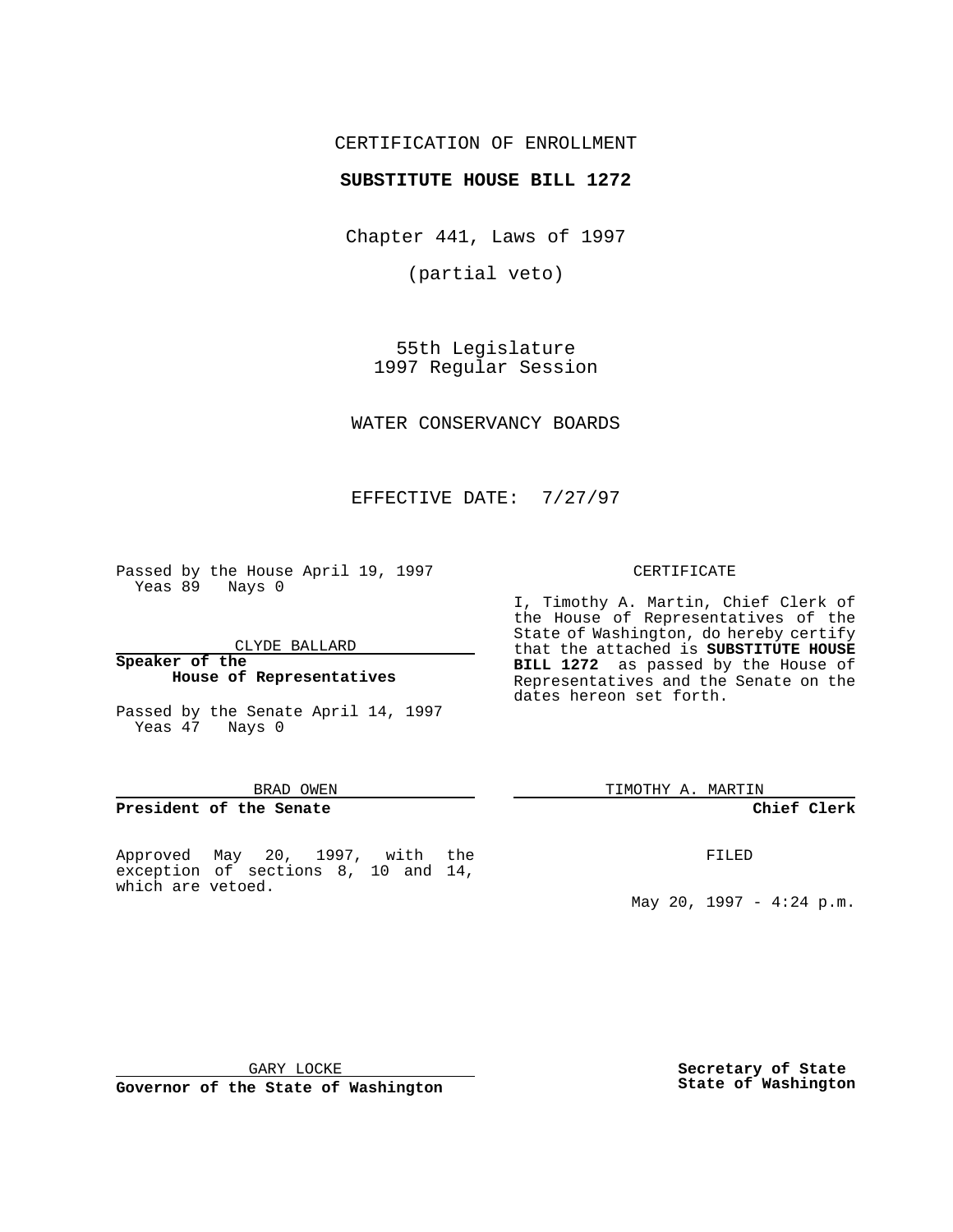# **SUBSTITUTE HOUSE BILL 1272** \_\_\_\_\_\_\_\_\_\_\_\_\_\_\_\_\_\_\_\_\_\_\_\_\_\_\_\_\_\_\_\_\_\_\_\_\_\_\_\_\_\_\_\_\_\_\_

\_\_\_\_\_\_\_\_\_\_\_\_\_\_\_\_\_\_\_\_\_\_\_\_\_\_\_\_\_\_\_\_\_\_\_\_\_\_\_\_\_\_\_\_\_\_\_

Passed Legislature - 1997 Regular Session

AS AMENDED BY THE SENATE

**State of Washington 55th Legislature 1997 Regular Session**

**By** House Committee on Agriculture & Ecology (originally sponsored by Representatives Delvin, Chandler, Robertson, McMorris, Honeyford and Mulliken)

Read first time 02/14/97.

 AN ACT Relating to water transfers; and adding a new chapter to Title 90 RCW.

BE IT ENACTED BY THE LEGISLATURE OF THE STATE OF WASHINGTON:

NEW SECTION. **Sec. 1.** The legislature finds:

 (1) Voluntary water transfers between water users can reallocate water use in a manner that will result in more efficient use of water resources;

 (2) Voluntary water transfers can help alleviate water shortages, save capital outlays, reduce development costs, and provide an incentive for investment in water conservation efforts by water right holders; and

 (3) The state should expedite the administrative process for noncontested water transfers among water right holders, conveying greater operational control to water managers and water right holders.

 NEW SECTION. **Sec. 2.** The following definitions apply throughout this chapter, unless the context clearly requires otherwise.

 (1) "Board" means a water conservancy board created under this chapter.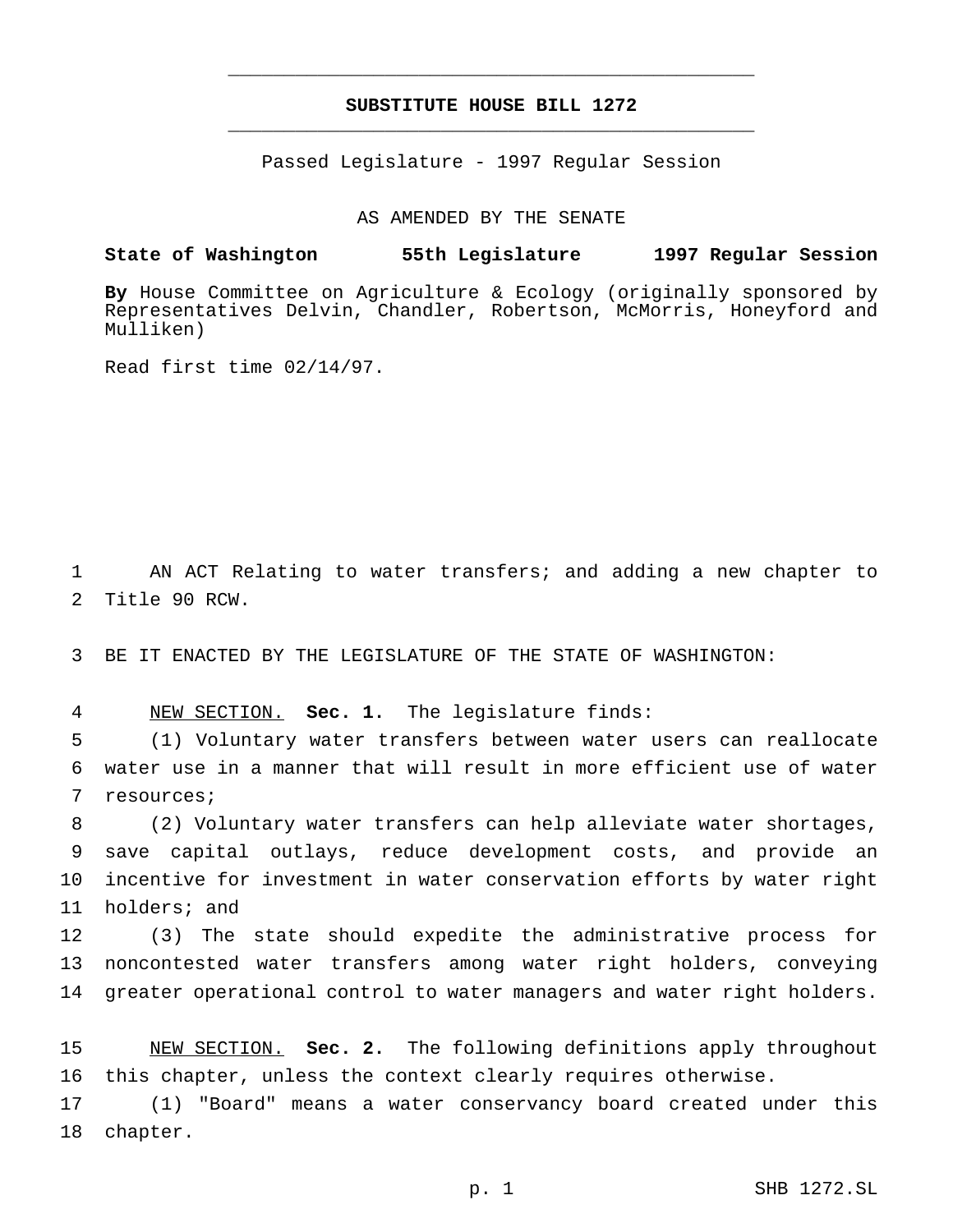- (2) "Commissioner" means a member of a water conservancy board.
- 
- (3) "Department" means the department of ecology.
- 

(4) "Director" means the director of the department of ecology.

 NEW SECTION. **Sec. 3.** (1) The county legislative authority of a county may create a water conservancy board, subject to approval by the director, for the purpose of expediting voluntary water transfers within the county.

 (2) A water conservancy board may be initiated by: (a) A resolution of the county legislative authority; (b) a resolution presented to the county legislative authority calling for the creation of a board by the legislative authority of an irrigation district, public utility district that operates a public water system, a reclamation district, a city operating a public water system, or a water-sewer district that operates a public water system; (c) a resolution by the governing body of a cooperative or mutual corporation that operates a public water system serving one hundred or more accounts; (d) a petition signed by five or more water rights holders, 18 including their addresses, who divert water for use within the county; or (e) any combination of (a) through (d) of this subsection. The resolution or petition must state the need for the board, include proposed bylaws or rules and procedures that will govern the operation of the board, identify the geographic boundaries where there is an initial interest in transacting water sales or transfers, and describe the proposed method for funding the operation of the board.

 (3) After receiving a resolution or petition to create a board, a county legislative authority shall determine its sufficiency. If the county legislative authority finds that the resolution or petition is sufficient, or if the county is initiating the creation of a board upon its own motion, it shall hold at least one public hearing on the proposed creation of the board. Notice of the hearing shall be published at least once in a newspaper of general circulation in the county not less than ten days nor more than thirty days before the date of the hearing. The notice shall describe the time, date, place, and purpose of the hearing, as well as the purpose of the board. Following the hearing, the county legislative authority may adopt a resolution approving the creation of the board if it finds that the board's creation is in the public interest.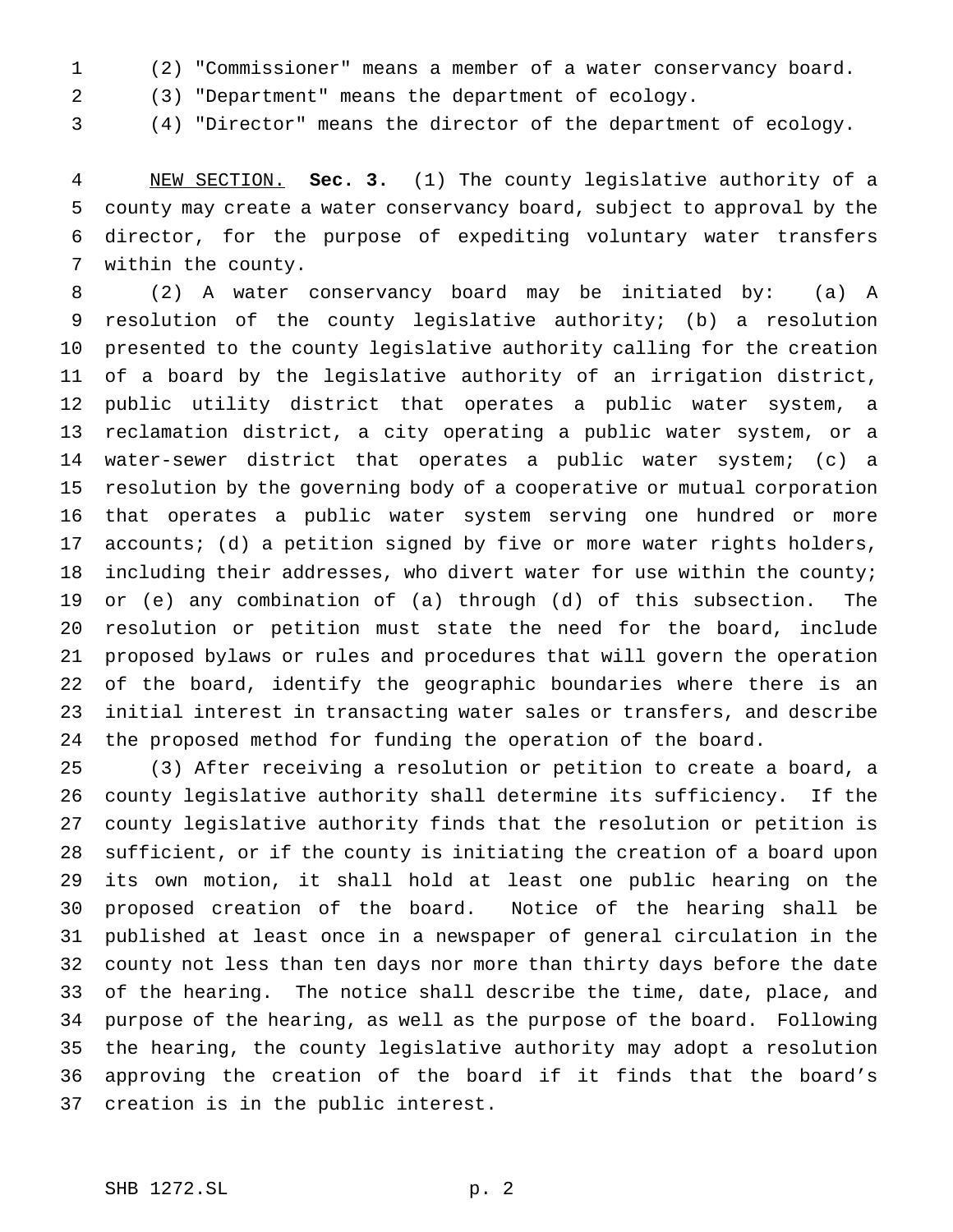NEW SECTION. **Sec. 4.** (1) The county legislative authority shall forward a copy of the resolution or petition calling for the creation of the board, a copy of the resolution approving the creation of the board, and a summary of the public testimony presented at the public hearing to the director following the adoption of the resolution calling for the board's creation.

 (2) The director shall approve or deny the creation of a board within forty-five days after the county legislative authority has submitted all information required under subsection (1) of this section. The director must determine whether the creation of the board would further the purposes of this chapter and is in the public interest. The director shall include a description of the necessary training requirements for commissioners in the notice of approval sent to the county legislative authority.

 NEW SECTION. **Sec. 5.** The director of the department may, as deemed necessary by the director, adopt rules in accordance with chapter 34.05 RCW necessary to carry out this chapter, including minimum requirements for the training and continuing education of commissioners. Training courses for commissioners shall include an overview of state water law and hydrology. Prior to commissioners taking action on proposed water right transfers, the commissioners shall comply with training requirements that include state water law and hydrology.

 NEW SECTION. **Sec. 6.** A water conservancy board constitutes a public body corporate and politic and a separate unit of local government in the state. Each board shall consist of three commissioners appointed by the county legislative authority for six- year terms. The county legislative authority shall stagger the initial appointment of commissioners so that the first commissioners who are appointed shall serve terms of two, four, and six years, respectively, from the date of their appointment. All vacancies shall be filled for the unexpired term. The county legislative authority shall consider, but is not limited in appointing, nominations to the board by people or entities petitioning or requesting the creation of the board. However, the county legislative authority shall ensure that individual water right holders who divert water for use within the county are represented on the board. In making appointments to the board, the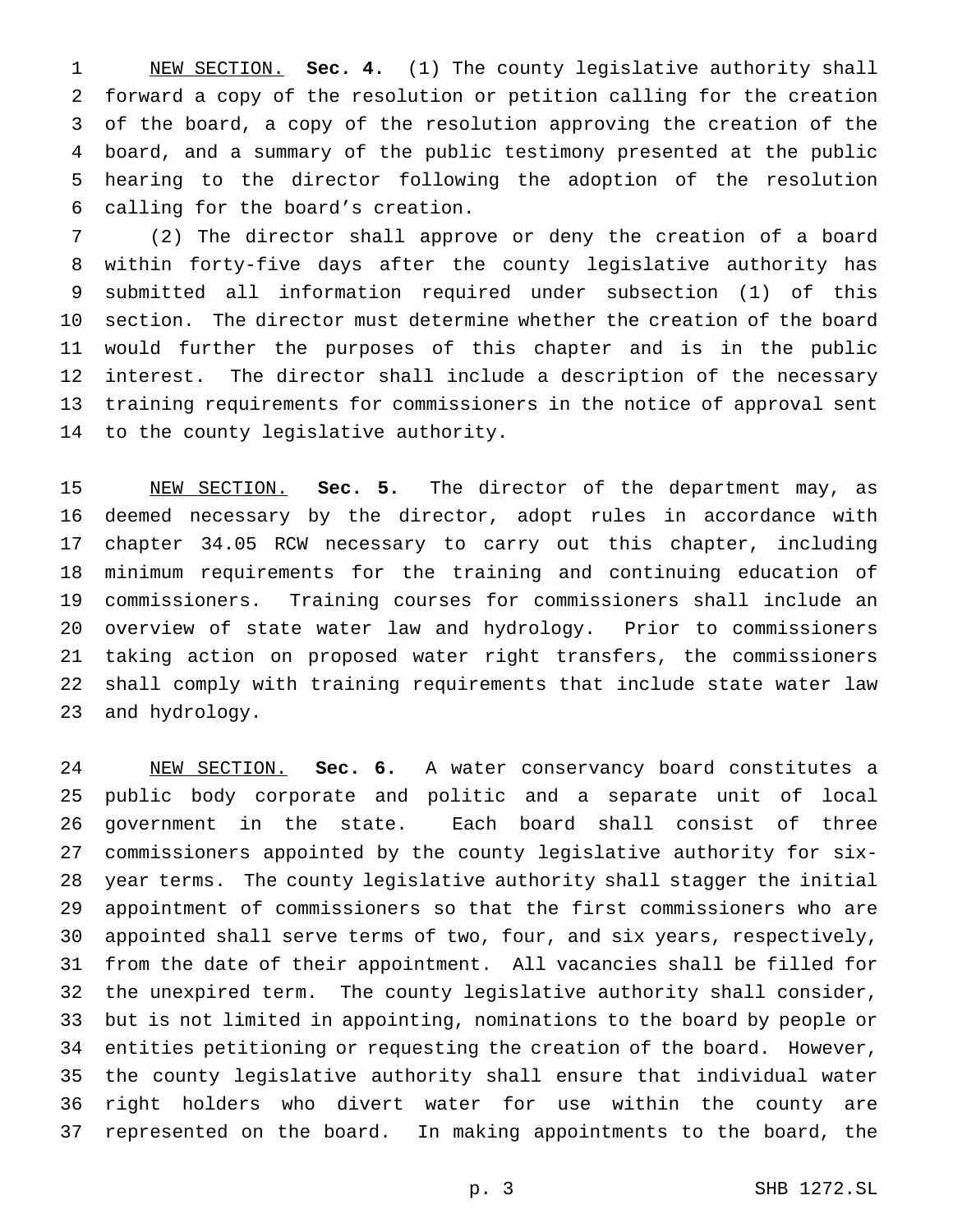county legislative authority shall choose from among persons who are residents of the county or a county that is contiguous to the county that the water conservancy board is to serve. No commissioner may participate in board decisions until he or she has successfully completed the necessary training required under section 5 of this act. Commissioners shall serve without compensation, but are entitled to reimbursement for necessary travel expenses in accordance with RCW 43.03.050 and 43.03.060 and costs incident to training.

 NEW SECTION. **Sec. 7.** (1) A water conservancy board may acquire, purchase, hold, lease, manage, occupy, and sell real and personal property or any interest therein, enter into and perform all necessary contracts, appoint and employ necessary agents and employees and fix their compensation, employ contractors including contracts for professional services, sue and be sued, and do any and all lawful acts required and expedient to carry out the purposes of this chapter.

 (2) A board constitutes an independently funded entity, and may provide for its own funding as determined by the commissioners. The board may accept grants and may adopt fees for processing applications for transfers of water rights to fund the activities of the board. A board may not impose taxes or acquire property by the exercise of eminent domain.

22 \*NEW SECTION. Sec. 8. A board shall operate on a county-wide basis, and shall have the following powers, in addition to any others granted in this chapter:

 (1) <sup>A</sup> board may establish <sup>a</sup> water transfer exchange through which all or part of the water that any person is entitled to use by reason of owning or holding <sup>a</sup> water right may be listed for sale or transfer. The board may approve water transfers involving <sup>a</sup> change in place of use, point of diversion or withdrawal, purpose of use, time of use, source of supply, quantity of use permitted, and the place of storage. Any water transfer approved by the board is subject to final approval by the director pursuant to section <sup>11</sup> of this act.

 (2) The board may approve the transfer of <sup>a</sup> water right or <sup>a</sup> water right claim filed under chapter 90.14 RCW that has not been adjudicated. The board shall make <sup>a</sup> tentative determination as to the validity and extent of the existing right, and may only approve transfers of those rights to the extent they are deemed valid by the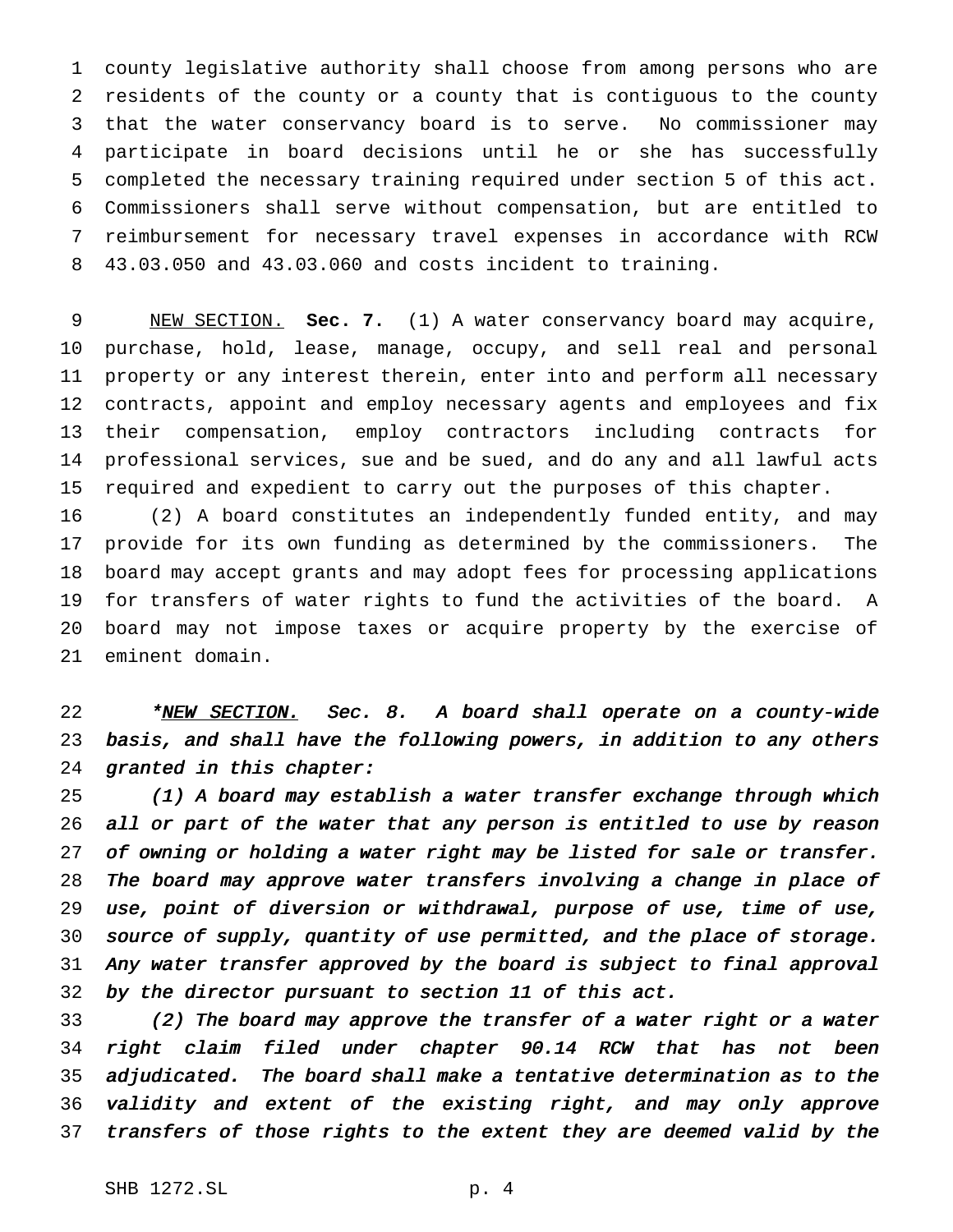board. Neither the board's approval of <sup>a</sup> transfer, nor the director's approval of the board's action constitutes an adjudication of the validity, priority, or quantity of the transferor's water right as between the transferor or the transferee and the state, or as between the transferor or the transferee and one or more water use claimants, and such approvals do not preclude or prejudice <sup>a</sup> subsequent challenge to the validity, priority, or quantity of the right in an adjudicatory proceeding. The tentative determination of <sup>a</sup> water right by <sup>a</sup> board does not preclude <sup>a</sup> different conclusion in <sup>a</sup> subsequent adjudication.

 (3) Water transfers approved by the board must remain within an existing category of beneficial use, and <sup>a</sup> transfer of water that is being used for agricultural applications is restricted to short-term or 13 long-term leases.

 (4) Each board shall maintain and publish all information made available to it concerning water rights listed with the board and any application to the board for approval of <sup>a</sup> water transfer. Each board shall establish policies and procedures, consistent with applicable law, for the administration of <sup>a</sup> system of timely local approvals for 19 water transfers under this chapter. The administration shall be performed exclusively by the board, but the department may provide technical assistance to the board.

**\*Sec. 8 was vetoed. See message at end of chapter.**

 NEW SECTION. **Sec. 9.** (1) Applications to the board for transfers shall be made on a form provided by the department, and shall contain such additional information as may be required by the board in order to review and act upon the application. At a minimum, the application shall include information sufficient to establish to the board's satisfaction of the transferor's right to the quantity of water being transferred, and a description of any applicable limitations on the right to use water, including the point of diversion or withdrawal, place of use, source of supply, purpose of use, quantity of use permitted, time of use, period of use, and the place of storage.

 (2) The transferor and the transferee of any proposed water transfer may apply to a board for approval of the transfer if the water proposed to be transferred is currently diverted or used within the geographic boundaries of the county, or would be diverted or used within the geographic boundaries of the county if the transfer is approved. In the case of a proposed water transfer in which the water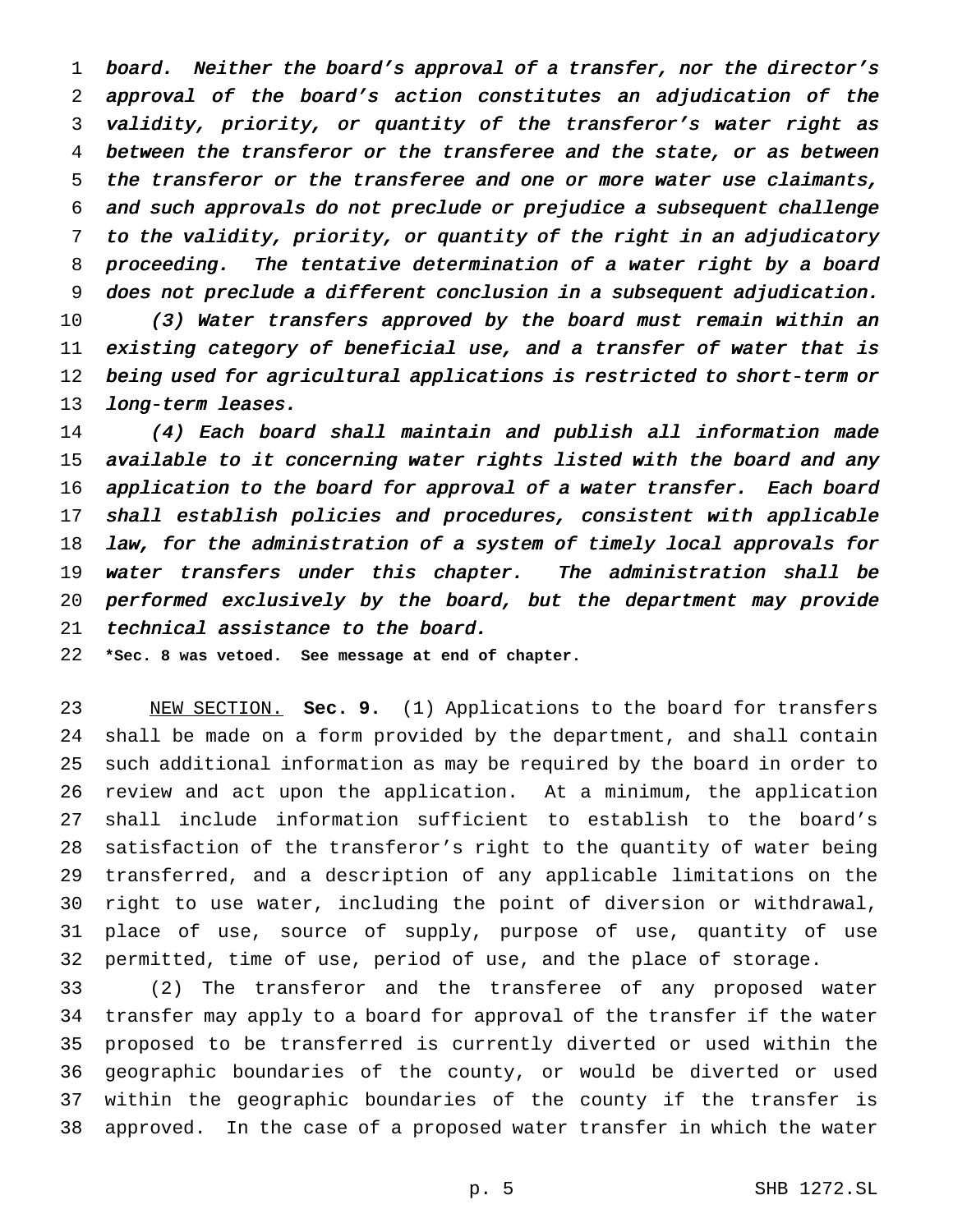is currently diverted or would be diverted outside the geographic boundaries of the county, the board shall hold a public hearing in the county of the diversion or proposed diversion. The board shall provide for prominent publication of notice of such hearing in a newspaper of general circulation published in the county in which the hearing is to be held for the purpose of affording an opportunity for interested persons to comment upon the application.

 (3) After an application for a transfer is filed with the board, the board shall publish notice of the application in accordance with the publication requirements and send notice to state agencies as provided in RCW 90.03.280. Any person may submit comments to the board regarding the application. Any water right holder claiming detriment or injury to an existing water right may intervene in the application before the board pursuant to subsection (4) of this section. If a majority of the board determines that the application is complete, in accordance with the law and the transfer can be made without injury or detriment to existing water rights in accordance with RCW 90.03.380, the board shall issue the applicant a certificate conditionally approving the transfer, subject to review by the director.

 (4) If a water right holder claims a proposed transfer will cause an impairment to that right, the water right holder is entitled to a hearing before the board. The board shall receive such evidence as it deems material and necessary to determine the validity of the claim of impairment. If the party claiming the impairment establishes by a preponderance of the evidence that his or her water right will be impaired by the proposed transfer, the board may not approve the transfer unless the applicant and the impaired party agree upon compensation for the impairment.

29 \*NEW SECTION. Sec. 10. (1) If an application for a transfer is proposed to transfer water from one irrigation district to another, approval of the transfer shall be conditioned upon receipt of the concurrence from each of the irrigation districts that the transfer will not adversely affect the ability to deliver water to other landowners or impair the financial integrity of either of the districts.

 (2) <sup>A</sup> transfer involving <sup>a</sup> change in place or use or <sup>a</sup> nonconsumptive use by an individual water user or users of water provided by an irrigation district need only receive the approval for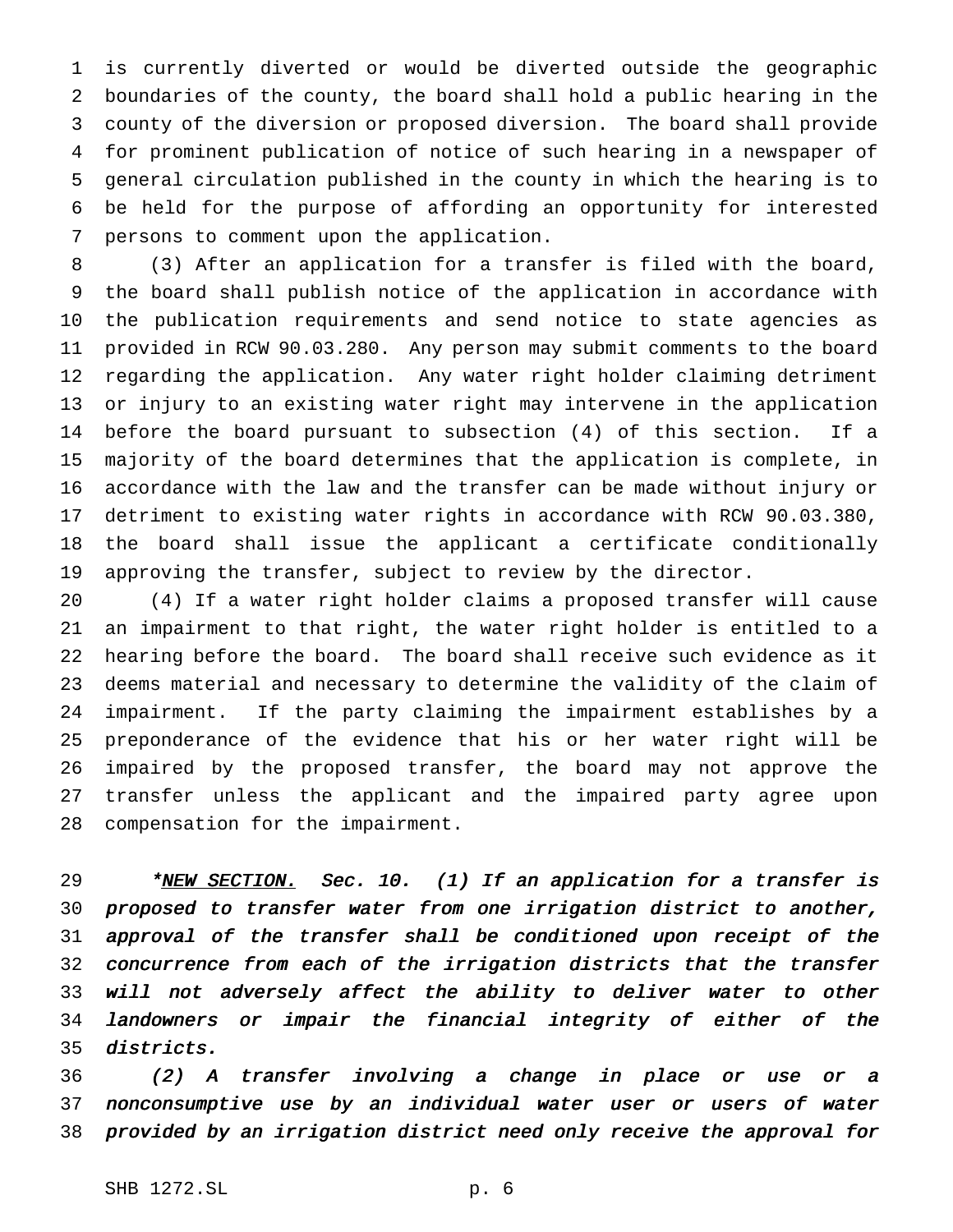the transfer from the board of directors of the irrigation district if

the water continues within the irrigation district.

**\*Sec. 10 was vetoed. See message at end of chapter.**

 NEW SECTION. **Sec. 11.** (1) If a transfer is approved by the board, the board shall submit a copy of the proposed certificate conditionally approving the transfer to the department for review. The board shall also submit a report summarizing any factual findings on which the board relied in deciding to approve the proposed transfer. The board shall also transmit notice by mail to any person who objected to the transfer or who requested notice.

 (2) The director shall review each proposed transfer conditionally approved by a board for compliance with state water transfer laws including RCW 90.03.380, 90.03.390, and 90.44.100, rules and guidelines adopted by the department, and other applicable law.

 (3) Any party to a transfer or a third party who alleges his or her water right will be impaired by the proposed transfer may file objections with the department. If objections to the transfer are filed with the department, the board shall forward the files and records upon which it based its decision to the department.

 (4) The director shall review the action of the board and affirm, reverse, or modify the action of the board within forty-five days of receipt. The forty-five day time period may be extended for an additional thirty days by the director, upon the consent of the parties to the transfer. If the director fails to act within this time period, the board's action is final. Upon approval of a water transfer by the action or nonaction of the director, the conditional certificate issued by the board is final and valid.

 NEW SECTION. **Sec. 12.** The decision of the director to approve an action to create a board, or to approve, deny, or modify a water transfer either by action or nonaction shall be appealable in the same manner as other water right decisions made pursuant to chapter 90.03 RCW.

 NEW SECTION. **Sec. 13.** Neither the county nor the department shall be subject to any cause of action or claim for damages arising out of transfers approved by a board under this chapter.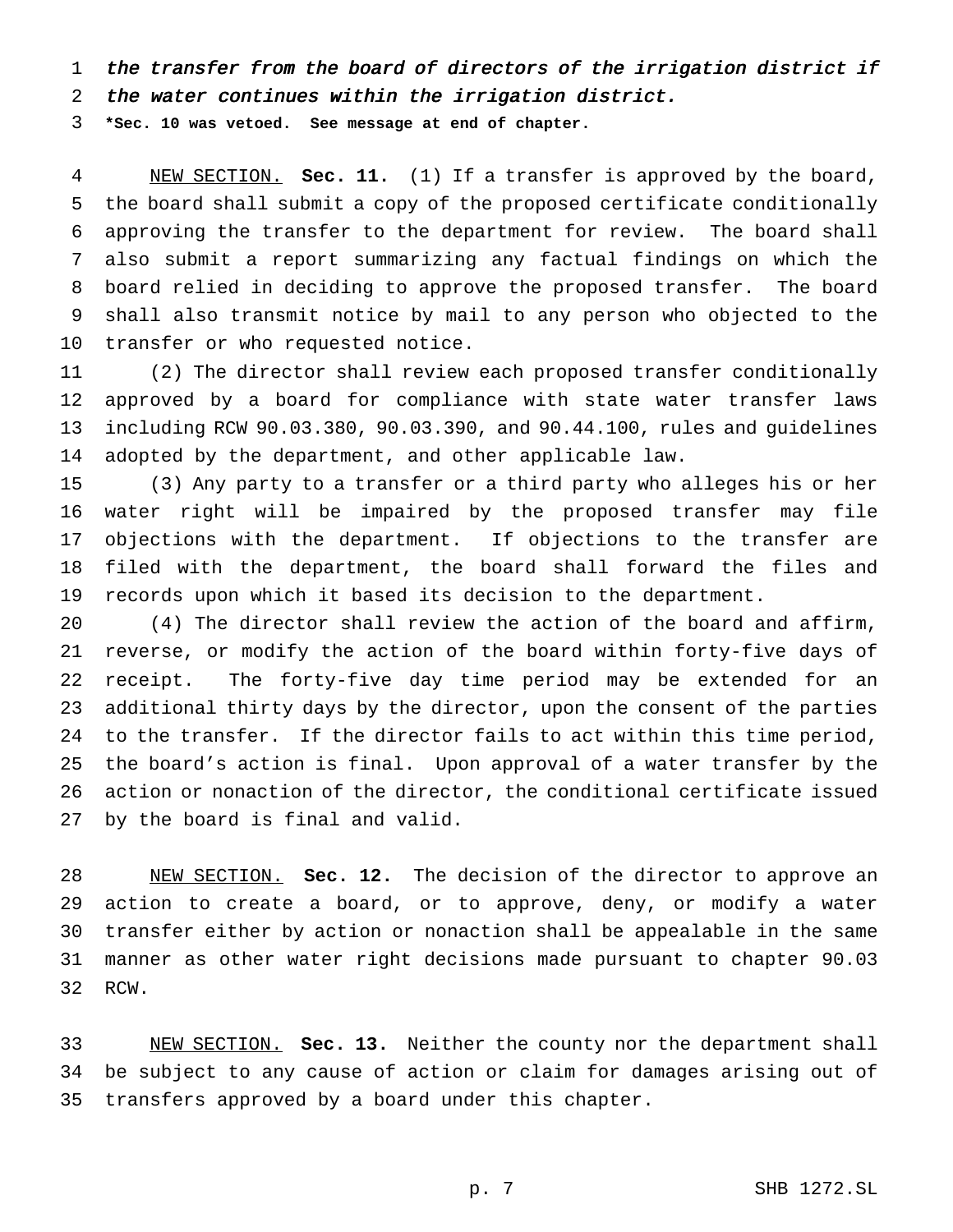1 \*NEW SECTION. Sec. 14. A person who, in good faith and without intent of circumventing water right relinquishment statutes, leases <sup>a</sup> water right under this chapter may not lose any portion of that water right by relinquishment due to the nonuse of the water by the lessee. **\*Sec. 14 was vetoed. See message at end of chapter.**

 NEW SECTION. **Sec. 15.** Nothing in this chapter eliminates or lessens the requirements necessary for the approval of interties.

 NEW SECTION. **Sec. 16.** (1) A commissioner of a water conservancy board who has an ownership interest in a water right subject to an application for approval of a transfer or change by the board, shall not participate in the board's review or decision upon the application. (2) A commissioner of a water conservancy board who also serves as an employee or upon the governing body of a municipally owned water system, shall not participate in the board's review or decision upon an application for the transfer or change of a water right in which that water system has or is proposed to have an ownership interest.

 NEW SECTION. **Sec. 17.** Water conservancy board activities are subject to the open public meetings act, chapter 42.30 RCW.

 NEW SECTION. **Sec. 18.** Nothing in this chapter affects transfers that may be otherwise approved under chapter 90.03 RCW.

 NEW SECTION. **Sec. 19.** The department shall report biennially by December 31st of each even-numbered year to the appropriate committees of the legislature on the boards formed or sought to be formed under the authority of this chapter, the transfer applications reviewed and other activities conducted by the boards, and the funding of such boards.

 NEW SECTION. **Sec. 20.** If any provision of this act or its application to any person or circumstance is held invalid, the remainder of the act or the application of the provision to other persons or circumstances is not affected.

 NEW SECTION. **Sec. 21.** Sections 1 through 19 of this act constitute a new chapter in Title 90 RCW.